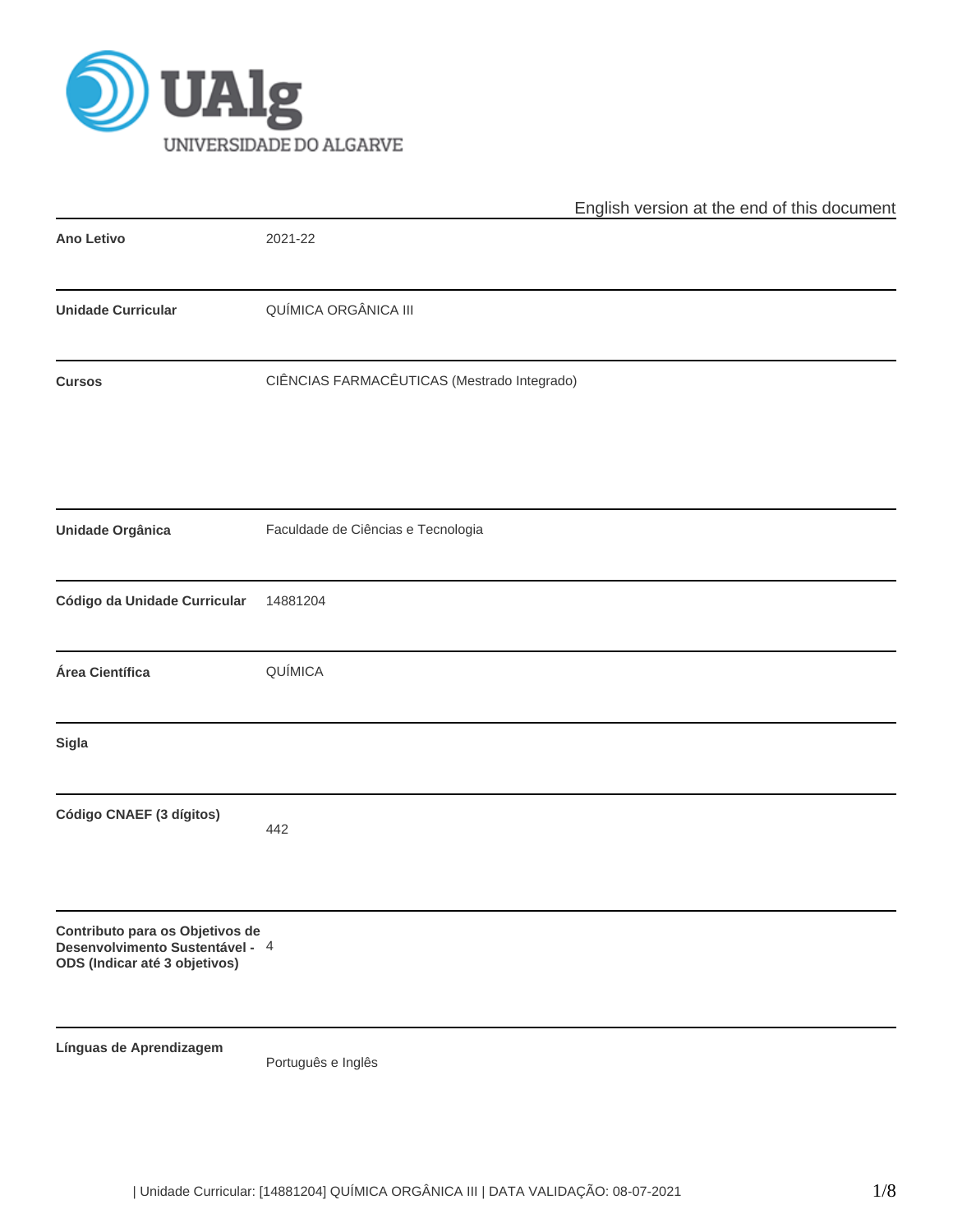

**Modalidade de ensino**

Presencial

**Docente Responsável Manúardo Eduardo de Castro Lemos** 

| <b>DOCENTE</b>                  | <b>TIPO DE AULA</b> | <b>TURMAS</b>            | <b>TOTAL HORAS DE CONTACTO (*)</b> |  |  |
|---------------------------------|---------------------|--------------------------|------------------------------------|--|--|
| Américo Eduardo de Castro Lemos | ם די                | $T1 \cdot TPI \cdot TPI$ | 19.5T <sup>,</sup> 20TP            |  |  |

\* Para turmas lecionadas conjuntamente, apenas é contabilizada a carga horária de uma delas.

| <b>ANO</b> | <b>PERIODO DE FUNCIONAMENTO*</b> | <b>HORAS DE CONTACTO</b> | <b>HORAS TOTAIS DE TRABALHO</b> | <b>ECTS</b> |
|------------|----------------------------------|--------------------------|---------------------------------|-------------|
| 20         | ັ                                | 19.5T: 10TP              | Ö                               |             |

\* A-Anual;S-Semestral;Q-Quadrimestral;T-Trimestral

# **Precedências**

Sem precedências

#### **Conhecimentos Prévios recomendados**

Os conhecimentos adquiridos em TLQ, Q. Org.I e II serão importantes

# **Objetivos de aprendizagem (conhecimentos, aptidões e competências)**

No final do curso o aluno deverá: Entender a nível avançado as principais características dos intermediários das reações e a sua participação em reações químicas relevantes, correlacionando a estrutura com a reatividade. Utilizar o conceito de simetria de orbitais na interpretação e desenvolvimento de reações concertadas incluindo ciclizações, cicloadições, rearranjos sigmatrópicos, carbenos, nitrenos, radicais livres, etc.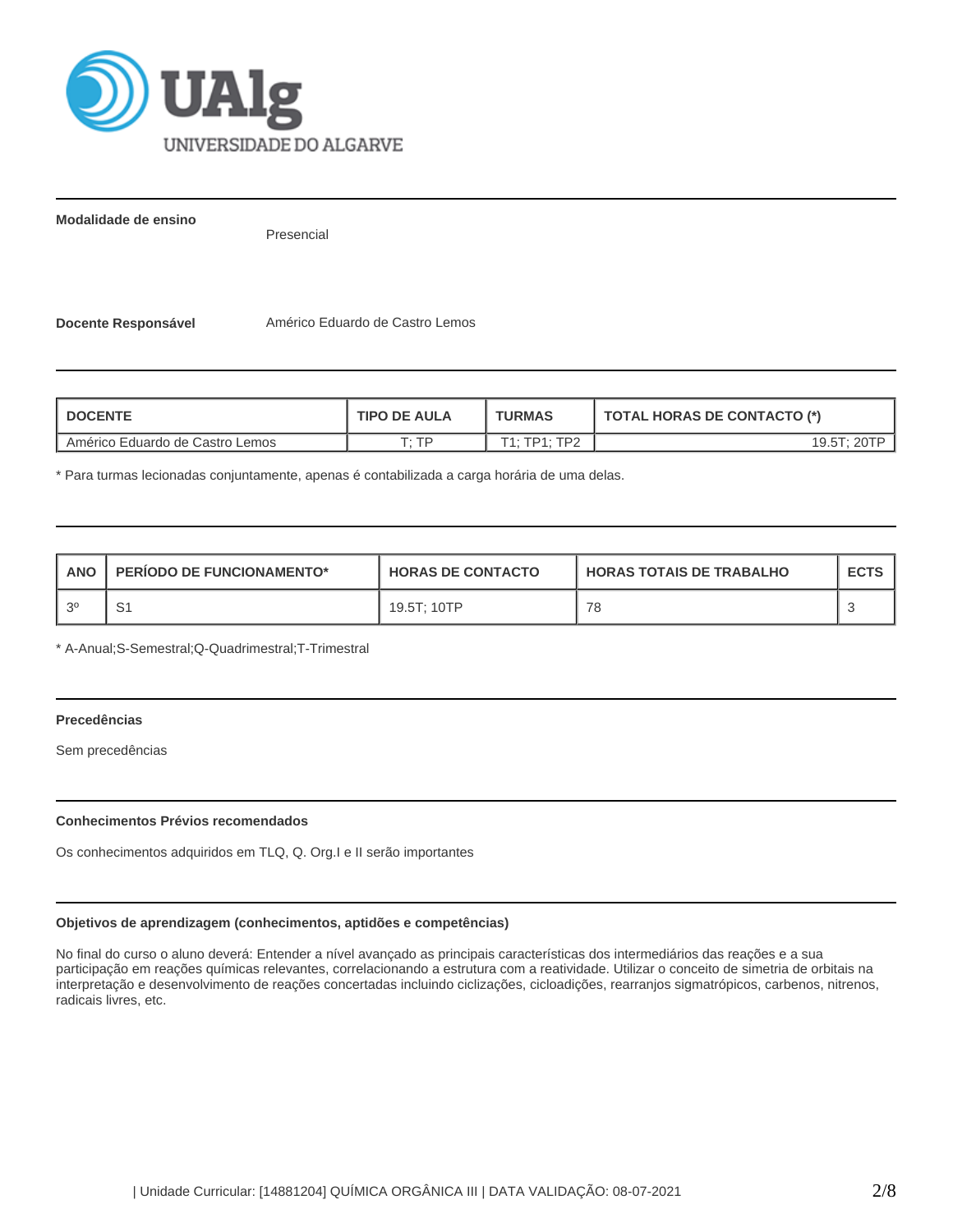

#### **Conteúdos programáticos**

- **I. Reações orgânicas não iónicas:**
- 1. Reações Pericíclicas
- a) Reações electrocíclicas e simetria de fase.
- b) Reações de ciclo-adição: i) [4 + 2]; ii) [3 + 2]; iii) [2 + 2]; iv) [4 + 3]; v) reações chelotropicas [4 + 1]; [2 + 1]
- c) Reações Sigmatropicas:
- i) Definição. Migrações [1, j].
- ii) Migrações [i, j]: [3,3],[2,3] e [3,5] : Mecanismos e seletividade.
- 2. Reações Radicalares:
- i. carbenos e carbenoids
- ii. nitrenos
- iii. radicais livres.

### **II. Interação entre grupos funcionais:**

- 1. Participação do grupo vizinho em reações de substituição.
- 2. Rearranjos moleculares.
- 2.1. Rearranjos para átomos de carbono electrodeficientes;
	- a) Wagner-Meervein: i) clássicos de terpenos bicíclicos; ii) pinacol-pinacolona.
	- b) Rearranjo de Wolff.
- 2.2. Rearranjos para átomos de azoto electrodeficientes.
- 2.3. Rearranjos para átomos de oxigénio electrodeficientes.

#### **Metodologias de ensino (avaliação incluída)**

Exposição teórica com recursos multimédia e gráficos; folhas de exercícios de aplicação no final de cada capítulo; modelos moleculares e pequenos filmes ilustrativos das matérias/reações; tutoria nas horas de atendimento.

A avaliação nas aulas teóricas consistirá numa frequência no final das 7 semanas de aulas teóricas, exame final ou de recurso. Estas avaliações constarão de uma prova escrita versando toda a matéria teórica lecionada durante o semestre.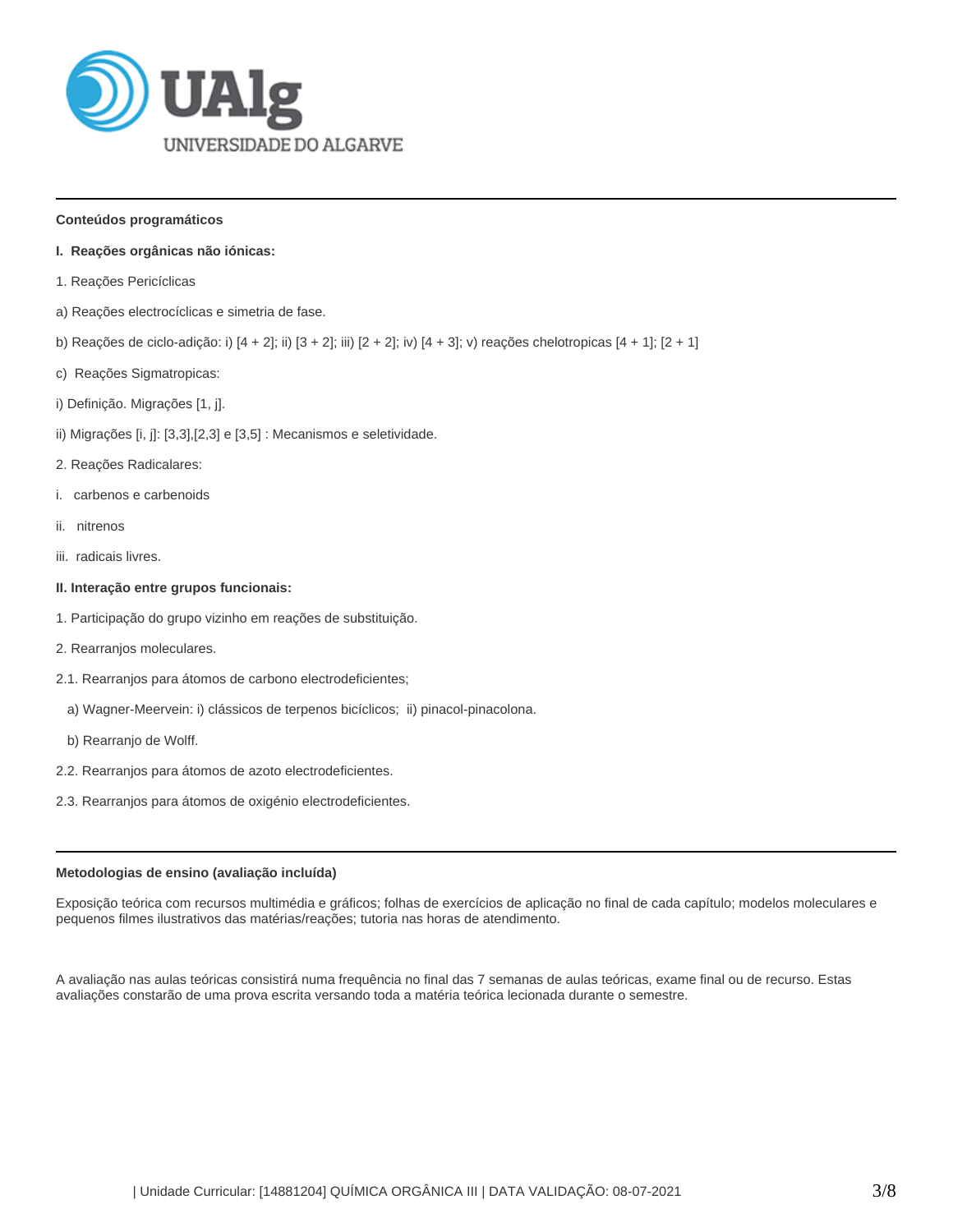

### **Bibliografia principal**

- Carey, F. A.; Sundberg, R. J., Advance Organic Chemistry, Part A: Structure and Mechanisms and Part B: Reactions and Synthesis,  $5<sup>th</sup>$  Ed., Springer, 2008.
- Clayden, Greeves, Warren and Wothers, Organic Chemistry, 2nd Ed., Oxford University Press, 2012.
- Fleming, I., Frontier Orbital and Organic Chemical Reactions, John Wiley and Sons, 1994.
- Fleming, I., Frontier Orbital and Organic Chemical Reactions: Student Edition, WileyBlackwell, 2009.
- Fleming, I., Pericyclic Reactions, Oxford University Press, 1999.
- Fringuelli, F.; Taticchi, A., The Diels-Alder reaction: selected practical methods, John Wiley & Sons, 2002.
- Kumar, S., Kumar, V., Sing S.P., Pericyclic Reactions, Elsevier, 2016.
- Miller, B., Advanced Organic Chemistry, Reactions and Mechanisms, 2<sup>nd</sup> Ed., Pearson Education, 2004.
- March, J., Advanced Organic Chemistry: Reactions, Mechanisms and Structure, 8<sup>th</sup> Ed., Wiley, 2019.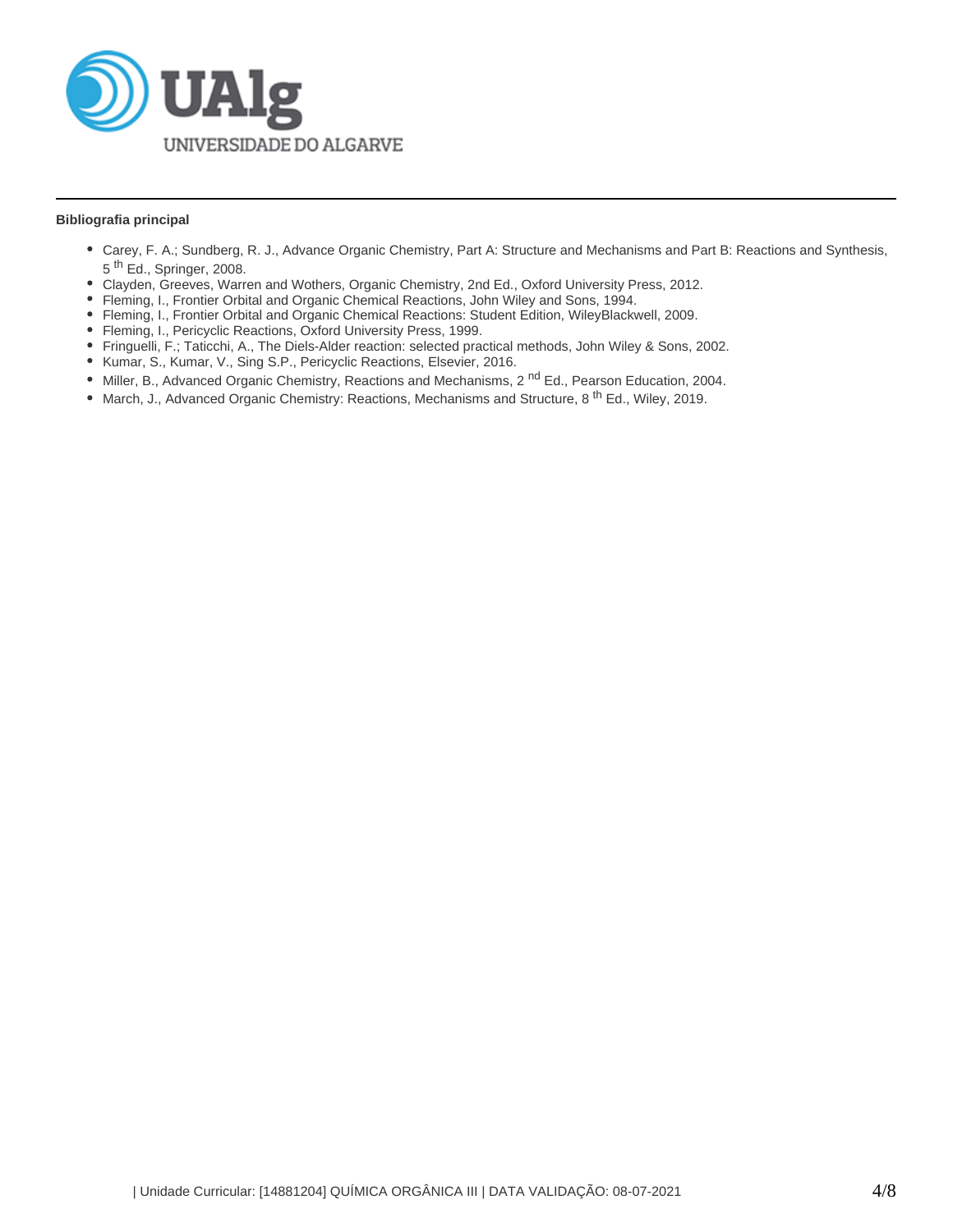

| <b>Academic Year</b>                                                                                   | 2021-22                                       |
|--------------------------------------------------------------------------------------------------------|-----------------------------------------------|
| <b>Course unit</b>                                                                                     | ORGANIC CHEMISTRY III                         |
| <b>Courses</b>                                                                                         | PHARMACEUTICAL SCIENCES (Integrated Master's) |
| <b>Faculty / School</b>                                                                                | FACULTY OF SCIENCES AND TECHNOLOGY            |
| <b>Main Scientific Area</b>                                                                            |                                               |
| Acronym                                                                                                |                                               |
| <b>CNAEF code (3 digits)</b>                                                                           | 442                                           |
| <b>Contribution to Sustainable</b><br><b>Development Goals - SGD</b><br>(Designate up to 3 objectives) | 4                                             |
| Language of instruction                                                                                | Portuguese and English                        |
| <b>Teaching/Learning modality</b>                                                                      | Face to face                                  |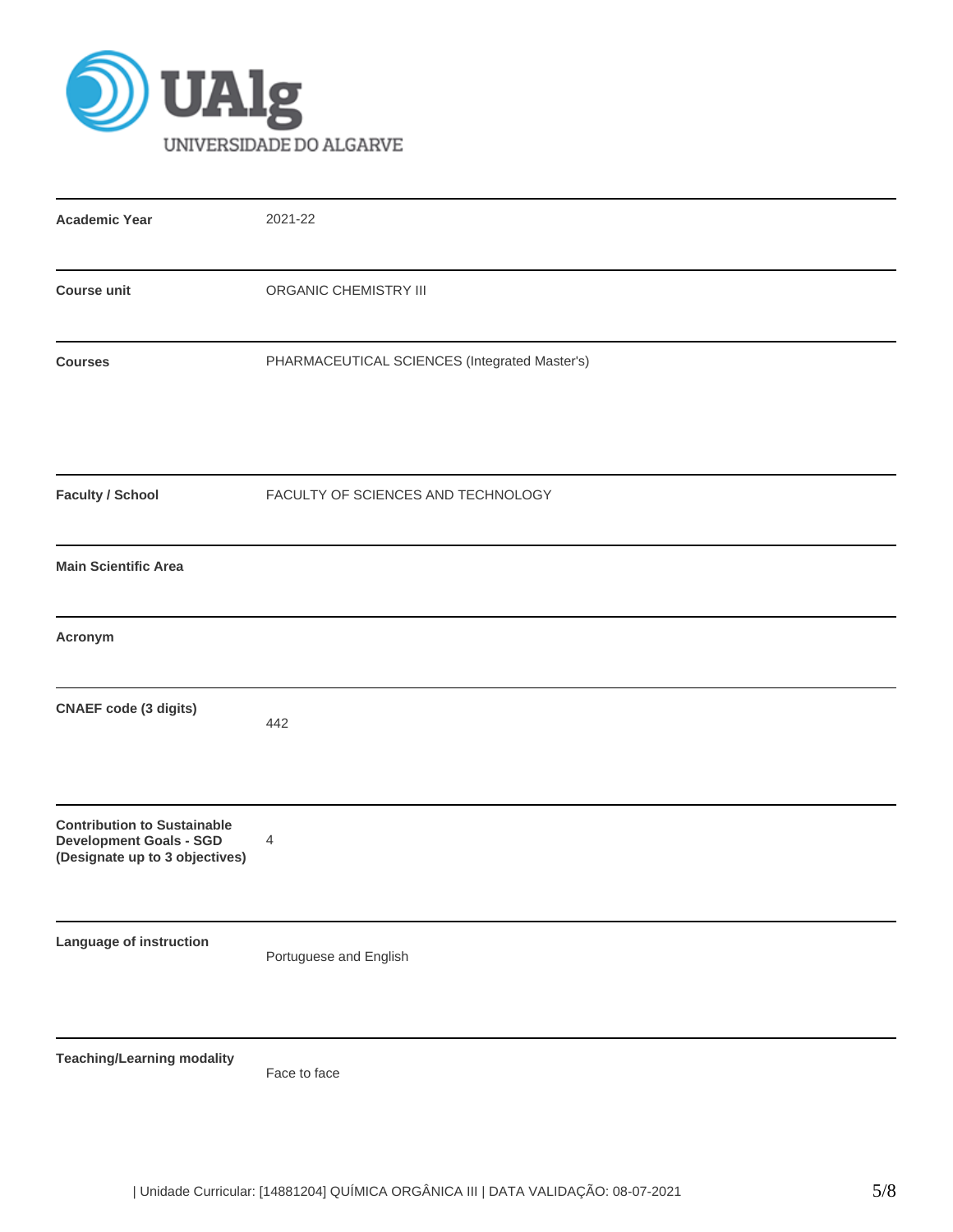

**Coordinating teacher** Américo Eduardo de Castro Lemos

| Teaching staff                    | Type | <b>Classes</b>                                      | Hours (*) |  |
|-----------------------------------|------|-----------------------------------------------------|-----------|--|
| ⊦ Américo Eduardo de Castro Lemos | T·TD | $\cdot$ TD <sup><math>\sim</math></sup><br>54 - TD4 | 19.57     |  |

\* For classes taught jointly, it is only accounted the workload of one.

| Cont |      | тp |    | $\mathbf{r}$ |   |   |    |    | otal⊺ |
|------|------|----|----|--------------|---|---|----|----|-------|
|      | 19.0 |    | IЮ | ШC           | Ш | Ш | ١К | НC |       |

T - Theoretical; TP - Theoretical and practical ; PL - Practical and laboratorial; TC - Field Work; S - Seminar; E - Training; OT - Tutorial; O - Other

#### **Pre-requisites**

no pre-requisites

#### **Prior knowledge and skills**

TLQ, Q. Org I and II

#### **The students intended learning outcomes (knowledge, skills and competences)**

At the end of the course the student should: Understand at an advanced level the main characteristics of intermediate of the reactions and their participation in relevant chemical reactions, correlating structure with reactivity. Use the concept of orbital symmetry of Frontier orbitals in the interpretation and development of concerted reactions including cyclizations, cycloadditions, sigmatropic rearrangements, carbenes, nitrenes, free radicals, etc.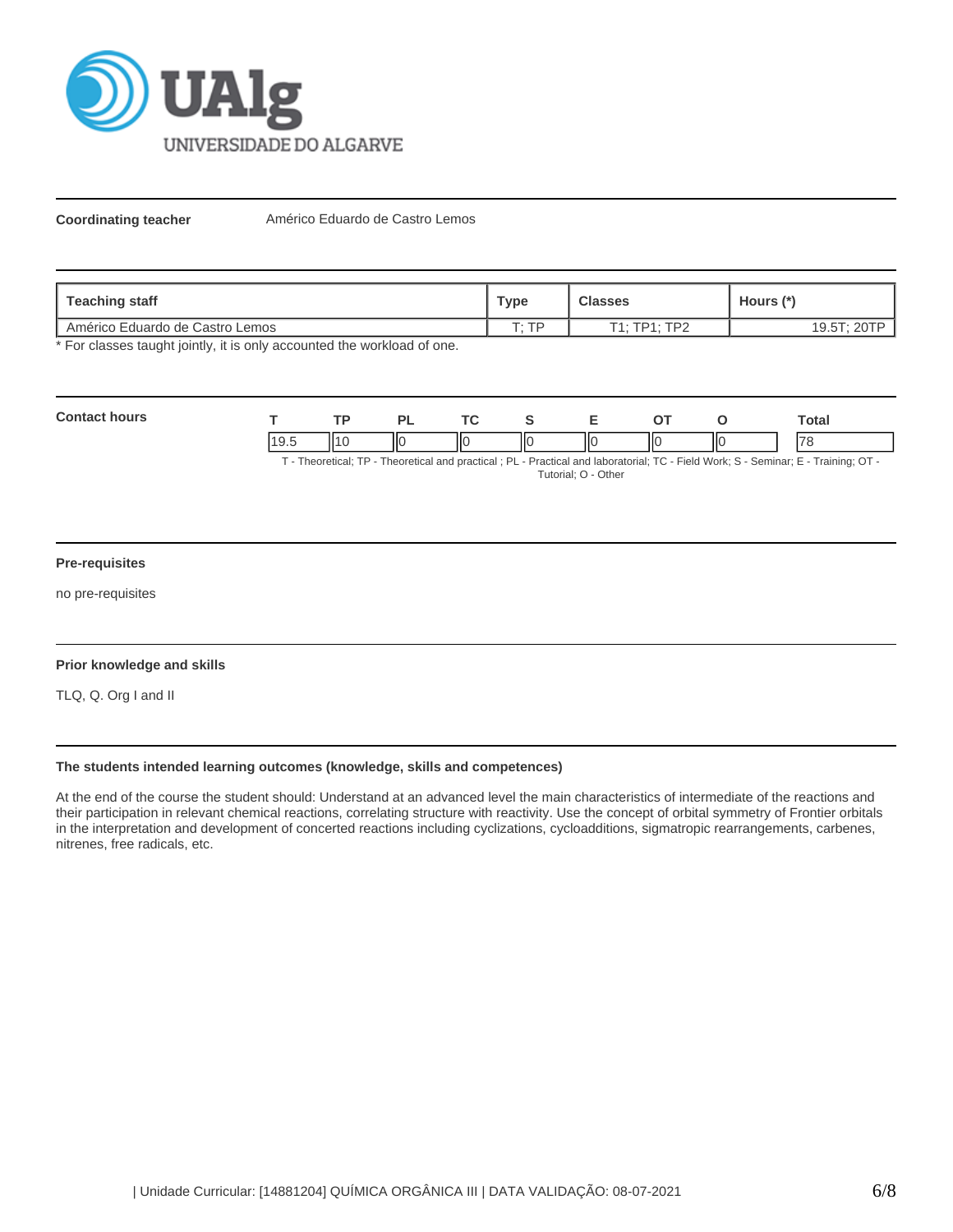

### **Syllabus**

- I Non-ionic organic reactions
- 1. Pericyclic reactions
- a) electrocyclic reactions and phase symmetry.
- b) Cycloaddition reactions:.
- i)  $[4 + 2]$ .
- ii) [3 + 2].

iii)  $[2 + 2]$ ;  $[4 + 3]$ 

- iv) chelotropic reactions:  $[4 + 1]$ ;  $[2 + 1]$
- c) Sigmatropic reactions:
- i) Definition. Migration [1, j].
- ii) Migration [i, j]: [3,3],[2,3] e [3,5] Mechanisms and selectivity.
- 2. Radical reactions
- i. carbenes and carbenoids
- ii. nitrenes
- iii. free radicals
- II Interaction between functional groups
- 1. Participation of neighboring group in substitution reactions
- 2. Molecular rearrangements
- 2.1. Rearrangements to electro-deficient carbon atoms;
	- a) Wagner-Meervein: i) classical bicyclic terpenes; ii) pinacol-pinacolone.
	- b) rearrangement of Wolf:.
- 2.2. Rearrangements to electrodeficient nitrogen atoms:
- 2.3. Rearrangements to electrodeficient oxygen atoms

# **Teaching methodologies (including evaluation)**

Lectures with multimedia features and graphics; Application exercise sheets at the end of each chapter; molecular models and small illustrative films of materials / reactions; tutoring in the hours of care.

The evaluation will consist in lectures at a frequency at the end of seven weeks of lectures, final exam or appeal. These evaluations will consist of a written test dealing all the theoretical subjects taught during the semester